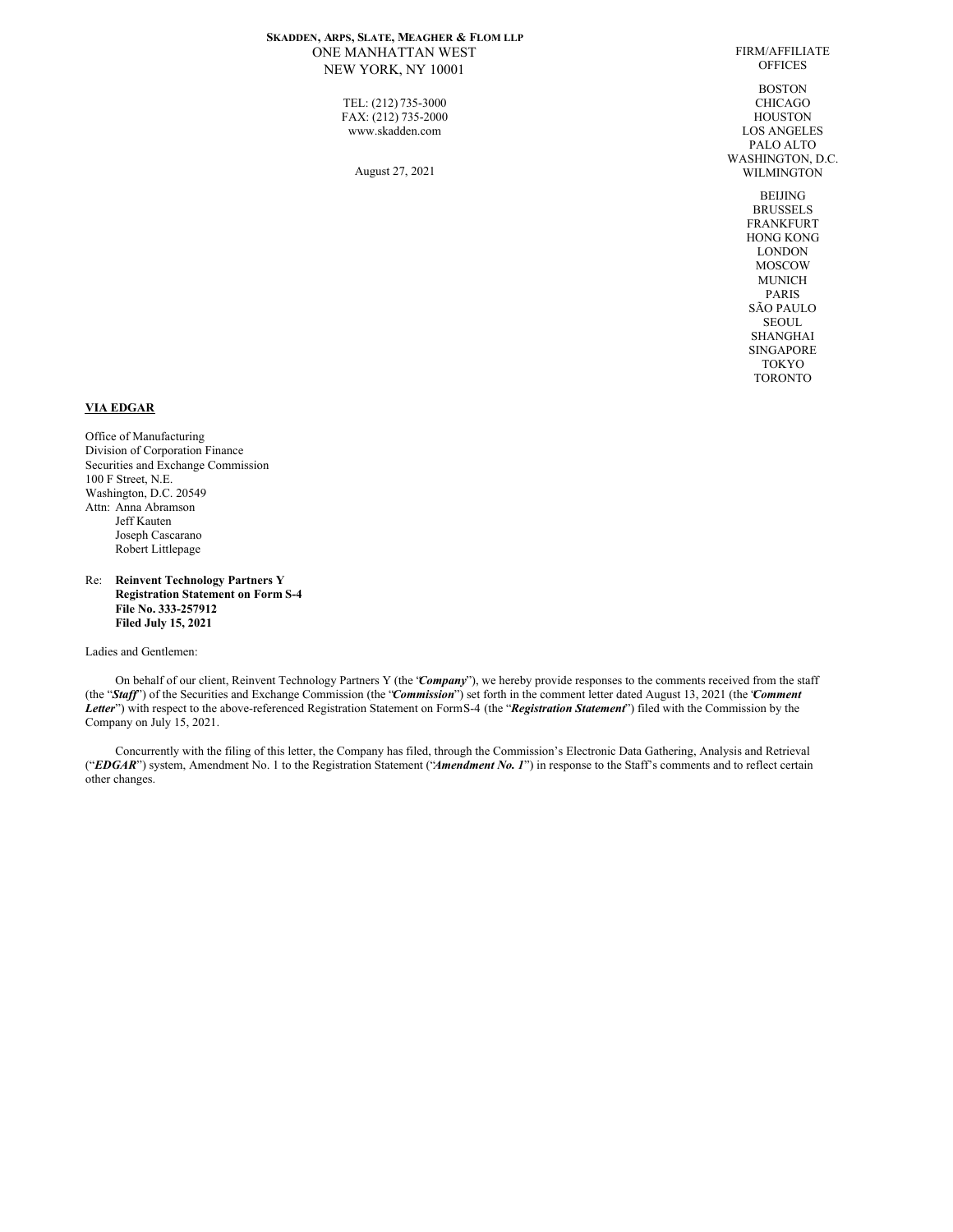The headings and paragraph numbers in this letter correspond to those contained in the Comment Letter and, to facilitate the Staff's review, we have reproduced the text of the Staff's comments in bold and italics below. Capitalized terms used but not defined herein have the meanings given to them in Amendment No. 1. All references to page numbers and captions (other than those in the Staff's comments and unless otherwise stated) correspond to the page numbers and captions in Amendment No. 1.

## Questions and Answers for Shareholders of RTPY, page xii

1. Please include a question explaining Aurora's business or providing a cross-reference to the sections where Aurora's business is discussed.

Response: In response to the Staff's comment, the Company has revised the disclosure on page xii of Amendment No. 1.

# Q: What is the value of the consideration to be received in the Merger?, page xviii

2. Quantify the value of warrants, based on recent trading prices, that may be retained by redeeming stockholders assuming maximum redemptions *and identify any material resulting risks.*

Response: In response to the Staff's comment, the Company has revised the disclosure on pages xviii and 73 of Amendment No. 1.

# Q: What equity stake and voting power will current RTPY shareholders...?, page xix

3. *Please revise your tabular disclosures to show the potential impact of interim levels of redemptions.*

Response: In response to the Staff's comment, the Company has revised the disclosure on pages xx and 17 of Amendment No. 1 to show the potential impact of 25%, 50% and 75% of the shares assumed to be redeemed under the "Maximum Redemption" scenario set forth in Amendment No. 1. The Company respectfully advises the Staff that it has provided this information in a new footnote (4) to the share ownership and voting power table as opposed to the table itself as the Company believes the disclosure is more readable in this format.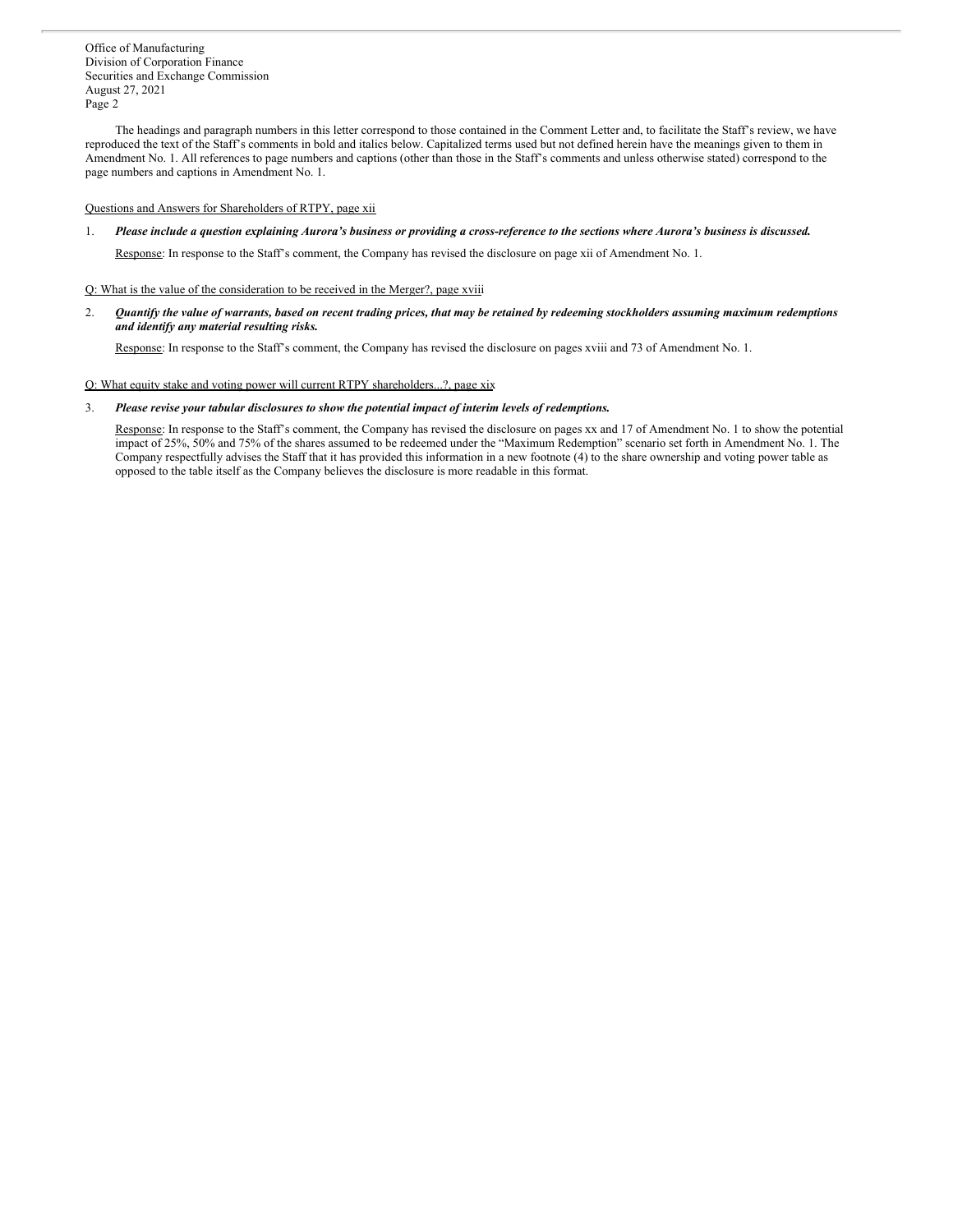#### Q: How do I exercise my redemption rights?, page xxv

4. Clarify whether recent common stock trading prices exceed the threshold that would allow the company to redeem public warrants. Clearly explain the steps, if any, the company will take to notify all shareholders, including beneficial owners, regarding when the warrants become *eligible for redemption.*

Response: In response to the Staff's comment, the Company has revised the disclosure on pages xxvi, xxvii, 73 and 74 of Amendment No. 1.

### Q: What vote is required...?, page xxxi

5. Please quantify the approximate number of RTPY shares owned by shareholders who have already agreed to vote to approve the Business Combination. In addition, please clarify the percentage of the remaining shares that are necessary to achieve the voting threshold necessary to *approve the transaction.*

Response: In response to the Staff's comment, the Company has revised the disclosure on pages xxxiv and 50 of Amendment No. 1.

# The RTPY Transaction Committee's Reasons for the Business Combination, page 8

6. We note your disclosure that "94% of crashes are generally caused by human factors." Clarify the significance of this statement when the deliverable of your product will still involve a degree of human involvement and presumably be susceptible to human error.

Response: In response to the Staff's comment, the Company has revised the disclosure on pages 9 and 125 of Amendment No. 1 to explain the significance of the 94% statistic in this context.

#### Opinion of Houlihan Lokey, page 14

7. Please include cautionary language noting that the fairness opinion addresses fairness to all shareholders as a group as opposed to only *shareholders unaf iliated with the Sponsor or its af iliates.*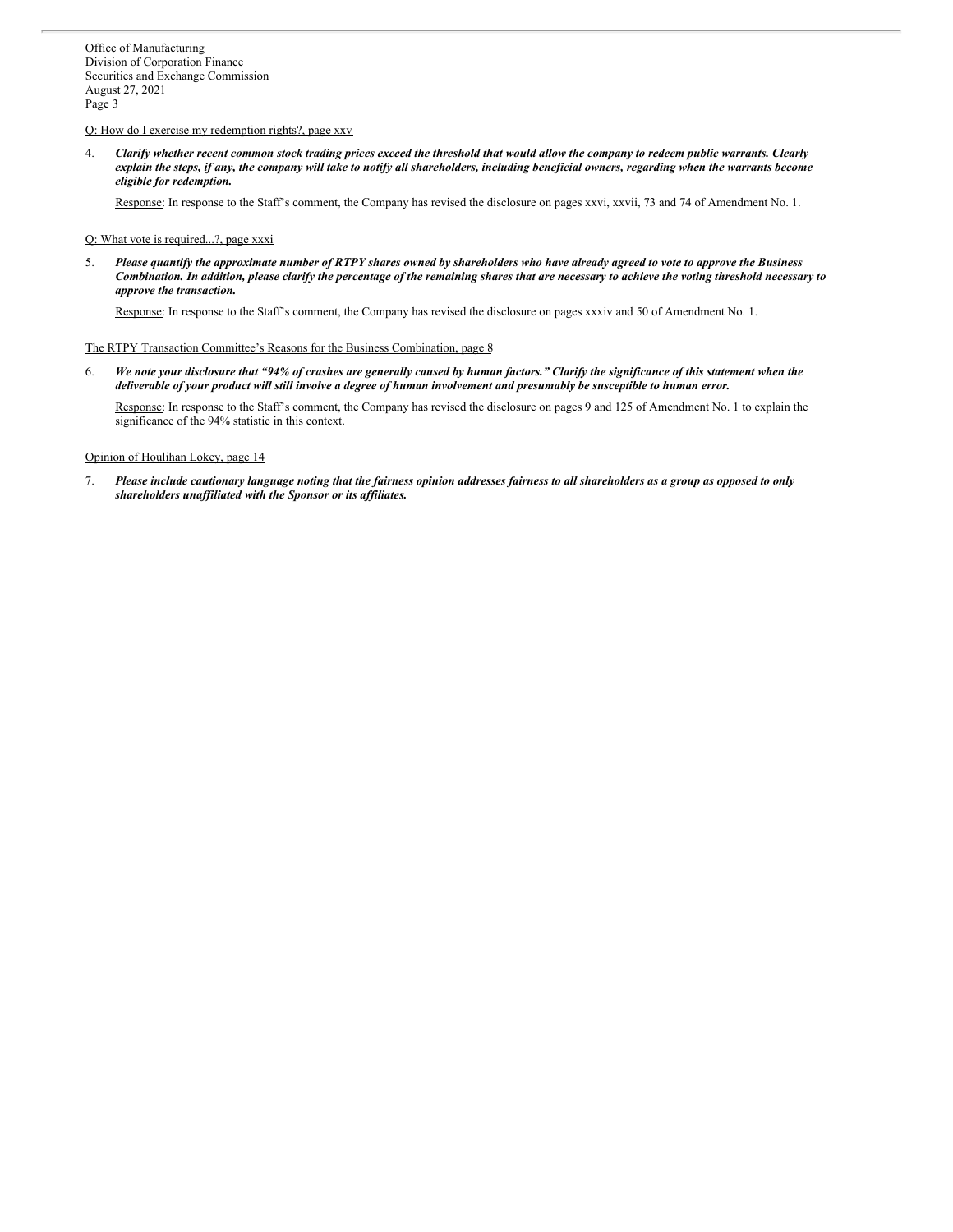> Response: In response to the Staff's comment, the Company respectfully advises the Staff that Houlihan Lokey's opinion only addressed fairness to RTPY, the entity paying the consideration in the transaction, and not to shareholders or a group of shareholders of RTPY, individually or in the aggregate, because the Company's shareholders are not paying or receiving any consideration in the transaction. The Company believes that this approach is customary and appropriate for such opinions in stock-for-stock deals. Please see, for example, the following opinions for recent stock-for-stock transactions:

- The Opinion of Goldman Sachs & Co. LLC, dated May 4, 2021, to the Board of Trustees of Equity Commonwealth in Equity Commonwealth's proposed acquisition of Monmouth Real Estate Investment Corporation (available at [https://www.sec.gov/Archives/edgar/data/803649/000114036121025516/nt10026422x5\\_424b3.htm#tANB](http://www.sec.gov/Archives/edgar/data/803649/000114036121025516/nt10026422x5_424b3.htm#tANB) ).
- The Opinions of Piper Sandler & Co. and Goldman Sachs & Co. LLC, dated April 24, 2021, to the Board of Directors of New York Community Bancorp, Inc. in New York Community Bancorp's proposed acquisition of Flagstar Bancorp, Inc. (available at [https://www.sec.gov/Archives/edgar/data/1033012/000119312521200556/d125734ddefm14a.htm](http://www.sec.gov/Archives/edgar/data/1033012/000119312521200556/d125734ddefm14a.htm) ).
- The Opinion of Guggenheim Securities, LLC, dated April 20, 2021, to the Board of Directors of The Middleby Corporation in The Middleby Corporation's proposed acquisition of Welbilt, Inc. (available at [https://www.sec.gov/Archives/edgar/data/769520/000119312521194072/d223342d424b3.htm#rom223342\\_156](http://www.sec.gov/Archives/edgar/data/769520/000119312521194072/d223342d424b3.htm#rom223342_156) ).
- The Opinion of Moelis & Company LLC, dated February 7, 2021, to the Board of Directors of Gores Holdings VI, Inc. in Gores Holdings VI, Inc.'s proposed acquisition of Matterport, Inc. (available at [https://www.sec.gov/ix?doc=/Archives/edgar/data/1819394/000119312521177351/d101627ds4a.htm#rom101627\\_59](http://www.sec.gov/ix?doc=/Archives/edgar/data/1819394/000119312521177351/d101627ds4a.htm#rom101627_59) ).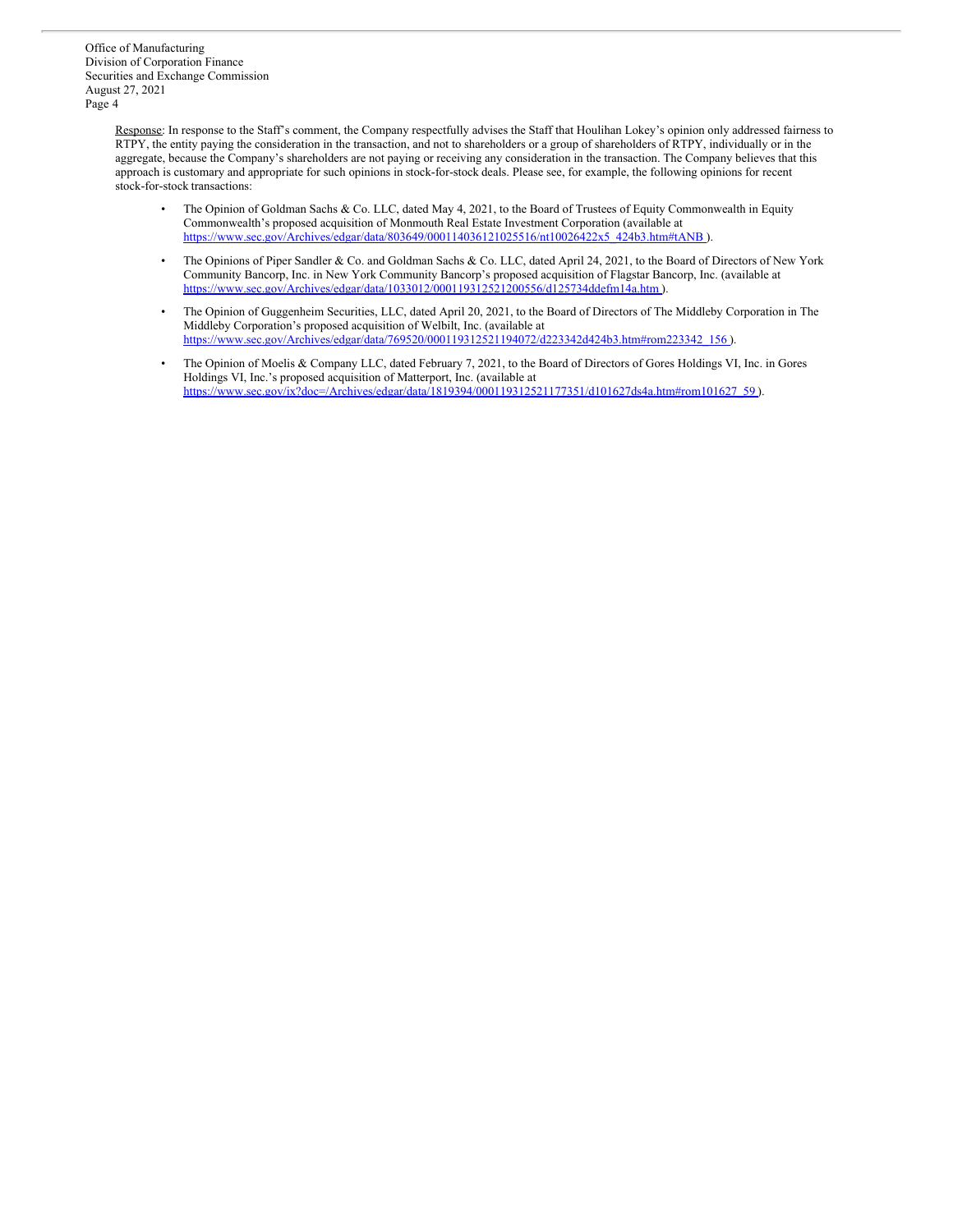## Risk Factors

As part of growing our business..., page 34

8. Please include a discussion of the specific risks associated with the Apparate USA LLC acquisition including, for example, a discussion of *Apparate's history of net losses.*

Response: In response to the Staff's comment, the Company has revised the disclosure on pages 35-36 of Amendment No. 1 to discuss the specific risks associated with the Apparate USA LLC acquisition.

We are dependent on our suppliers..., page 40

9. Please provide examples of the cases in which you depend on a single supplier for some of your components.

Response: In response to the Staff's comment, the Company has revised the disclosure on page 41 of Amendment No. 1 to provide examples of single source suppliers of Aurora.

## Risks Related to the Business Combination and RTPY, page 48

10. Disclose the material risks to unaffiliated investors presented by taking the company public through a merger rather than an underwritten offering. These risks could include the absence of due diligence conducted by an underwriter that would be subject to liability for any material *misstatements or omissions in a registration statement.*

Response: In response to the Staff's comment, the Company has revised the disclosure on pages 63-64 of Amendment No. 1.

#### Since the Sponsor and RTPY's directors and executive officers..., page 49

11. We note your disclosure regarding the interests of the Sponsor and RTPY's directors and executive officers. Please also quantify the aggregate dollar amount of what the Sponsor and its affiliates have at risk that depends on completion of a business combination. Include the current value of securities held, loans extended, fees due, and out-of-pocket expenses for which the Sponsor and its affiliates are awaiting reimbursement. *Provide similar disclosure for RTPY's of icers and directors, if material.*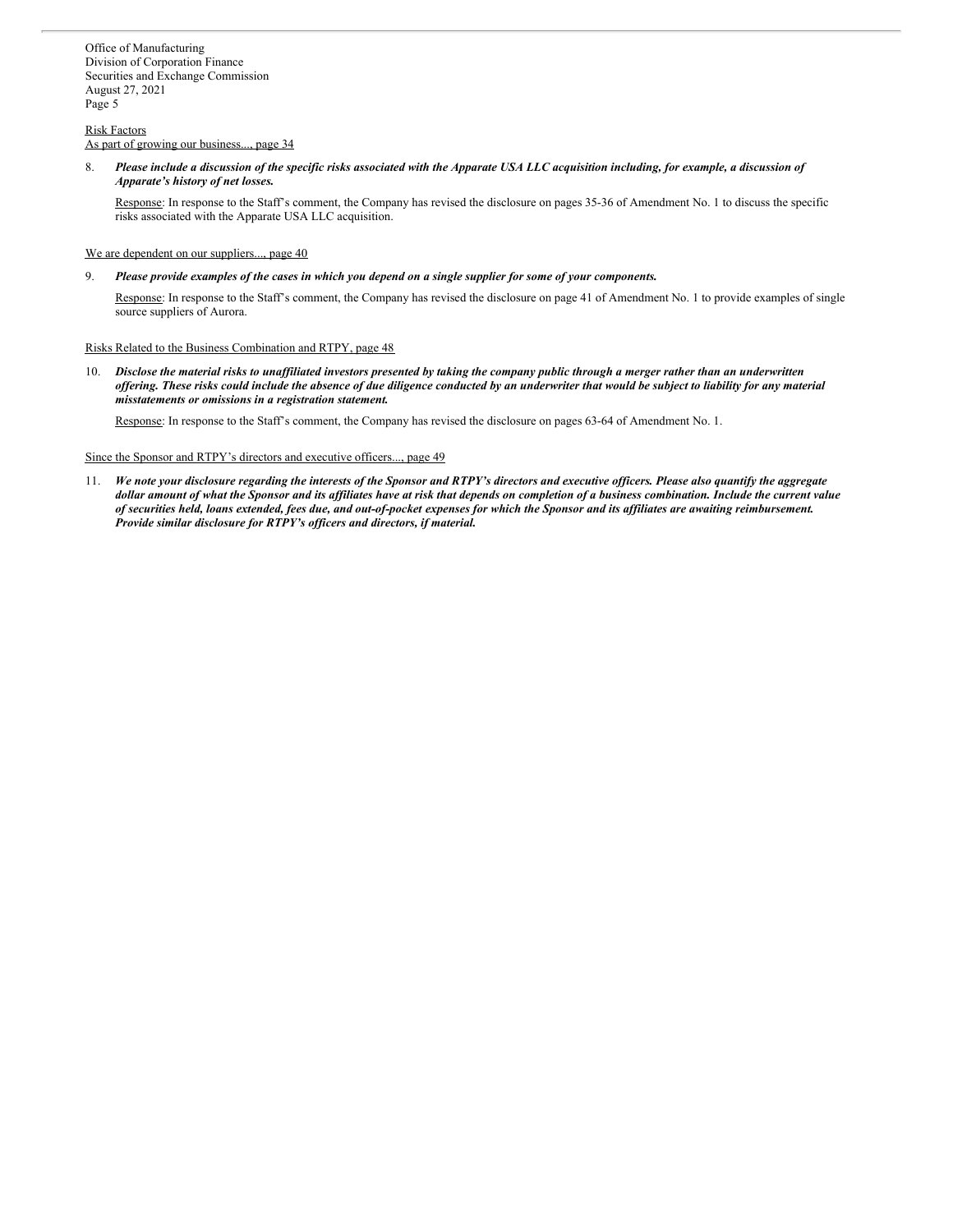> Response: In response to the Staff's comment, the Company has revised the disclosure on pages 51, 52, 141 and 142 of Amendment No. 1. There are no material additional securities held, loans extended, fees due, and out-of-pocket expenses for which Sponsor and its affiliates or the Company's officers and directors are awaiting reimbursement, except as otherwise disclosed in Amendment No. 1.

## 12. We note that certain shareholders agreed to waive their redemption rights. Please describe any consideration provided in exchange for this *agreement.*

Response: In response to the Staff's comment, the Company has revised the disclosure on pages 51, 52, 141 and 142 of Amendment No. 1.

13. Please clarify if the Sponsor and its affiliates can earn a positive rate of return on their investment, even if other RTPY shareholders experience *a negative rate of return in the post-business combination company.*

Response: In response to the Staff's comment, the Company has revised the disclosure on pages 54, 144 and 145 of Amendment No. 1.

14. Please highlight the risk that the Sponsor will benefit from the completion of a business combination and may be incentivized to complete an acquisition of a less favorable target company or on terms less favorable to shareholders rather than liquidate.

Response: In response to the Staff's comment, the Company has revised the disclosure on pages 52 and 142 of Amendment No. 1.

#### BCA Proposal

## Background to the Business Combination, page 107

15. Consider expanding the description of the transaction timeline to include: (i)if the Sponsor and management and affiliates have a track record with SPACs, balanced disclosure about this record and the outcomes of the prior transactions; and (ii) if the Sponsor has other SPACs in the process of searching for a target company, whether the Sponsor considered more than one active SPAC to be the potential acquirer and how the *final decision was reached.*

Response: In response to the Staff's comment, the Company has revised the disclosure on page 112 of Amendment No. 1. In addition, the Company respectfully advises the Staff that the Sponsor does not currently have other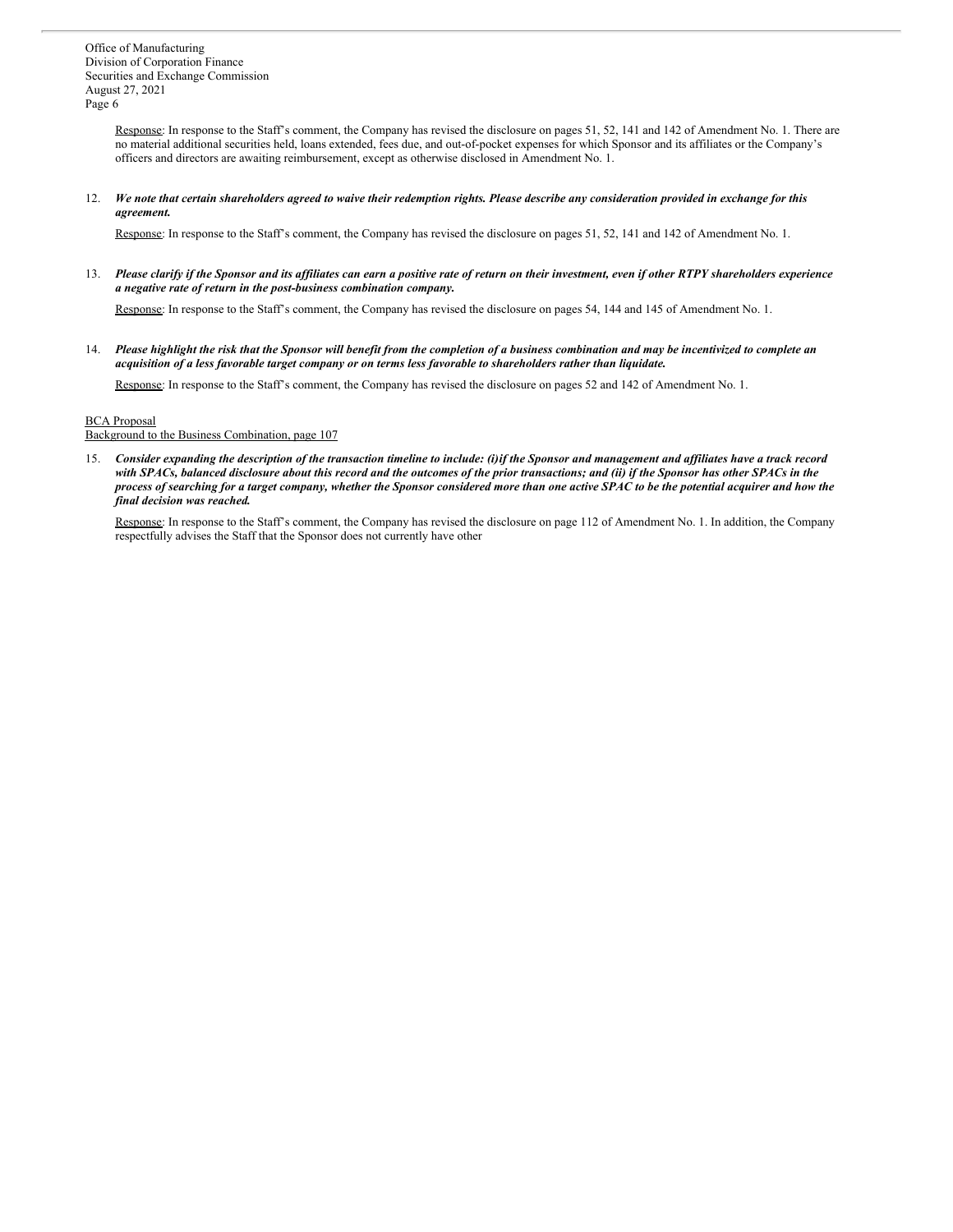SPACs in the process of searching for a target company. Although certain affiliates of the Sponsor have recently incorporated blank check companies for the purpose of effecting an initial business combination, none of them have completed their initial public offering nor are any currently in the process of searching for a target company.

16. We note that your charter waived the corporate opportunities doctrine. Please address whether this conflict of interest impacted your search for *an acquisition target.*

Response: In response to the Staff's comment, the Company has revised the disclosure on pages 11 and 127 of Amendment No. 1.

# Projected Financial Information, page 125

17. We note your disclosure that Aurora expects it will begin to generate revenue from trucks without vehicle operators in late 2023 and from cars without vehicle operators in late 2024. Please revise to more prominently disclose that Aurora has not generated revenue to date and does not expect to do so until late 2023. This section should explain in more detail the basis for determining Aurora's market penetration, including the basis for the rapid adoption of your products and services and the impacts of entry of competitors. In addition, please explain how you estimated expenses in order to determine your gross profit projections and why you believe those estimates are reasonable. We also note your disclosure that you are "projecting limited capital expenditures." Please explain how this takes into account your plan that early in commercialization Aurora will own or lease and operate a limited fleet and will invest in self-driving system hardware, base vehicles, and commercial facilities.

Response: In response to the Staff's comment, the Company has revised the disclosure on pages 132-134 of Amendment No. 1.

The Company has revised the disclosure to clarify that Aurora does not expect revenue from trucks without vehicle operators until late 2023 and from cars without vehicle operators until late 2024. The Company has also revised the disclosure to further explain the basis for determining Aurora's market penetration projections. The Company has also revised the disclosure to further explain the estimated expenses underlying Aurora's gross profit projections.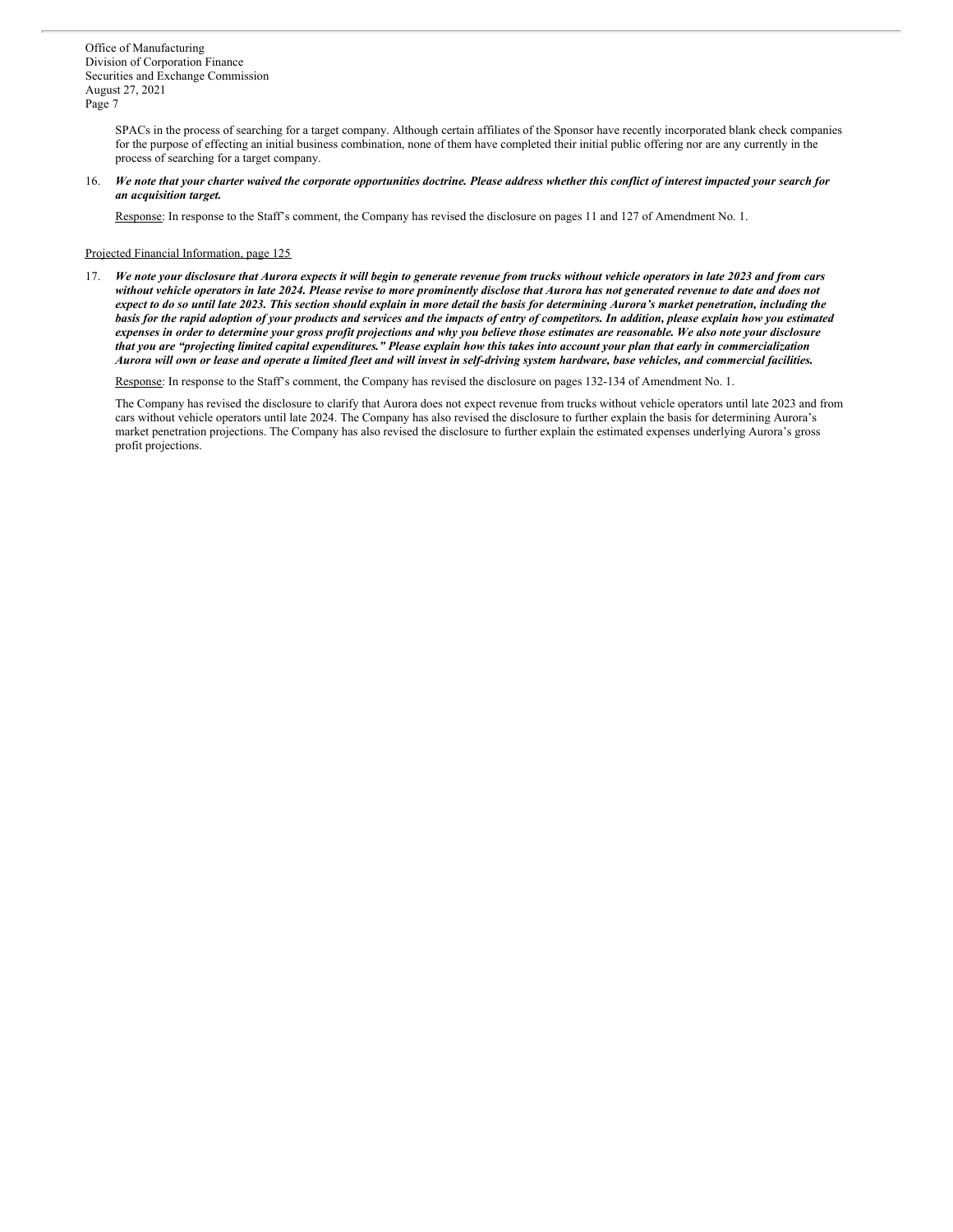> Finally, the Company has revised the description of Aurora's projected free cash flow to explain the costs Aurora will incur when it operates a limited commercial self-driving fleet, in advance of transitioning to a Driver as a Service business model.

# U.S. Federal Income Tax Considerations, page 174

18. We note from Section 2.9 of the Merger Agreement and your disclosure in this section that the parties intend for the domestication and the merger to qualify as a reorganization under Section 368(a) of the Tax Code. Therefore, please file an opinion of counsel supporting such a conclusion. Refer to Item 601(b)(8) of Regulation S-K. See also Staff Legal Bulletin No. 19 for further guidance.

Response: In response to the Staff's comment, the Company has filed a tax opinion provided by counsel to the Company supporting the intended tax treatment of the Domestication as a reorganization under Section 368(a) of the Code, as Exhibit 8.1 of Amendment No. 1. However, the Company respectfully advises the Staff that the Company does not believe that the U.S. federal income tax consequences of the Merger are material to the Company's shareholders. As a result, the Company respectfully notes that it has not included a discussion of such consequences in Amendment No. 1. In the event that, contrary to the intent of the parties, the Merger does not qualify as a reorganization under Section 368(a) of the Code, there would be no adverse tax consequence for either the Company or the Company's shareholders. Therefore, Item 601(b)(8) of Regulation S-K and Staff Legal Bulletin No. 19 do not require a tax opinion of counsel supporting the intended tax treatment of the Merger as a reorganization under Section 368(a) of the Code. In addition, the Company does not believe the reference in Section 2.9 of the Merger Agreement regarding the intended tax treatment of the Merger is a representation to the Company's shareholders regarding the tax consequences of the Merger to them, nor is the Company aware of any applicable rule or guidance that such a recital of intent would by itself require the delivery of a tax opinion of counsel in connection with the Registration Statement.

# Accounting for the Business Combination, page 188

19. Please disclose the ratio of the exchange of RTPY shares for Aurora shares under the two redemption scenarios. Provide similar disclosure *within the disclosure accompanying the per share data on page 25.*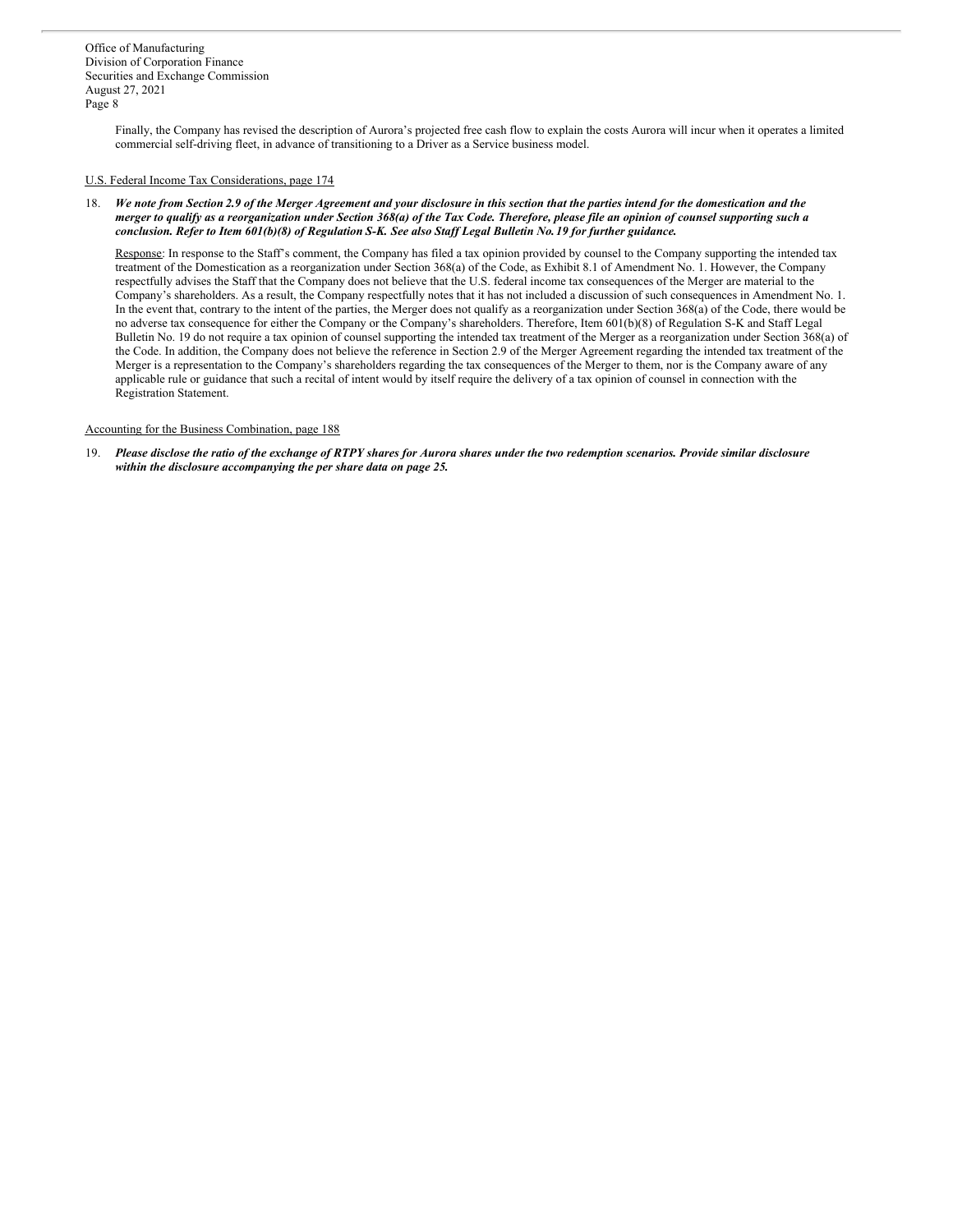> Response: In response to the Staff's comment, the Company has revised the disclosure on pages 27 and 195 of Amendment No. 1 to disclose the ratio of the exchange of RTPY shares for Aurora shares under the various redemption scenarios. The Company respectfully notes the exchange ratio is the same under the various redemption scenarios.

# Beneficial Ownership of Securities, page 272

20. Please disclose the Sponsor and its affiliates' total potential ownership interest in the combined company, assuming exercise and conversion of *all securities.*

Response: In response to the Staff's comment, the Company has revised the disclosure on page 283 of Amendment No. 1.

#### Annex D: Form of Proposed Bylaws, pageD-1

21. Please revise Article XI of the form of bylaws of Aurora Innovation, Inc. to clarify that the exclusive forum provision does not apply to Exchange *Act claims.*

Response: In response to the Staff's comment, the Company respectfully advises the Staff that the final line of the existing Article XI of the form of bylaws of Aurora Innovation, Inc. contains the language "For the avoidance of doubt, nothing contained in this Article XI shall apply to any action brought to enforce a duty or liability created by the 1934 Act or any successor thereto." As such, the Company believes the existing language already carves out Exchange Act claims from the exclusive forum provision with its reference to the 1934 Act.

#### Note 4. Acquisitions, page F-71

22. We note the sole identifiable intangible asset acquired in the ATG acquisition wasin-process research and development (IPR&D). Please explain to us why you used the replacement cost approach to determine the fair value of IPR&D and not an income approach since the research and development activities will ultimately result in profit-generating services. Also explain to us why you believe the replacement cost approach *resulted in an appropriate fair value for the IPR&D at the date of acquisition.*

Response: The Company respectively advises the Staff that the income approach was not used to value thein-process research and development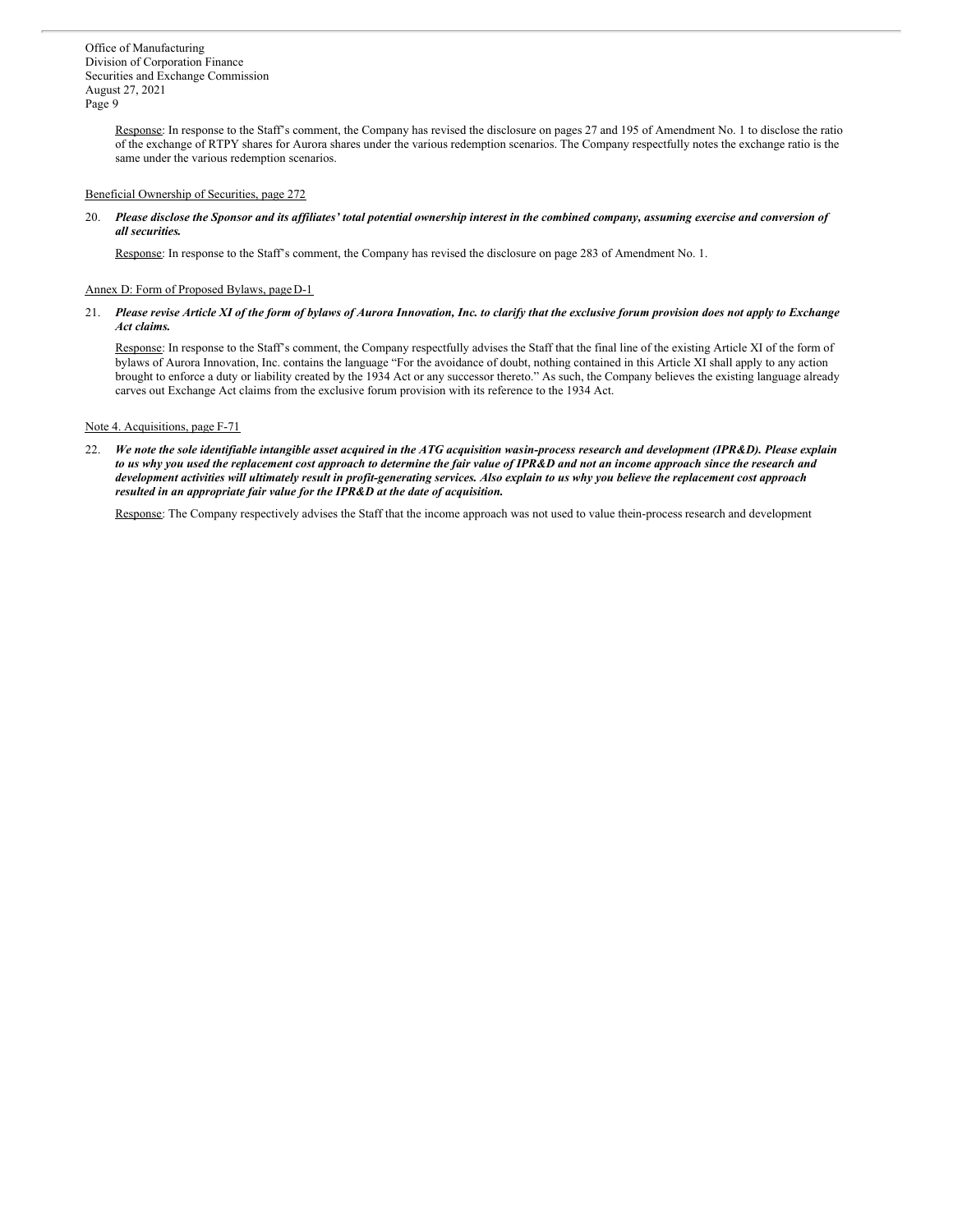> (IPR&D) as there were no standalone forecasts for ATG and reliable estimates of future cash flows from the IPR&D could not be reasonably forecasted. ATG had a history of losses, was pre-commercialization, had not generated income prior to the business combination and may have never been able to generate income in the future if the business combination had not occurred. ATG's technology, consistent with what we believe would be a market participant's perspective, is being integrated with Aurora's technology following the ATG acquisition and will continue to be developed, which is expected to result in future economic benefits. Additionally, we did not separately forecast or quantify the incremental revenue attributable to the IPR&D as the technology will never be sold as a standalone product.

The replacement cost approach resulted in a more appropriate fair value for the IPR&D as certain financial information was more readily available such that Aurora could reasonably determine the cost incurred to replace the acquired ATG asset.

# Item 21. Exhibits and Financial Statements Schedules.

# 23.2 Consent of KPMG LLP, page II-3

# *Please have KPMG correct the date of their report in the consent.*

Response: In response to the Staff's comment, the Company has had KPMG correct the date of their report in the consent.

## **General**

23. It appears that underwriting fees remain constant and are not adjusted based on redemptions. Revise your disclosure to disclose the effective *underwriting fee on a percentage basis for shares at each redemption level presented.*

Response: In response to the Staff's comment, the Company has revised the disclosure on pages xx and 17 of Amendment No. 1.

24. Please supplementally provide us with copies of all written communications, as defined in Rule 405 under the Securities Act, that you, or anyone authorized to do so on your behalf, present to potential investors in reliance on Section 5(d) of the Securities Act, whether or not they retain *copies of the communications.*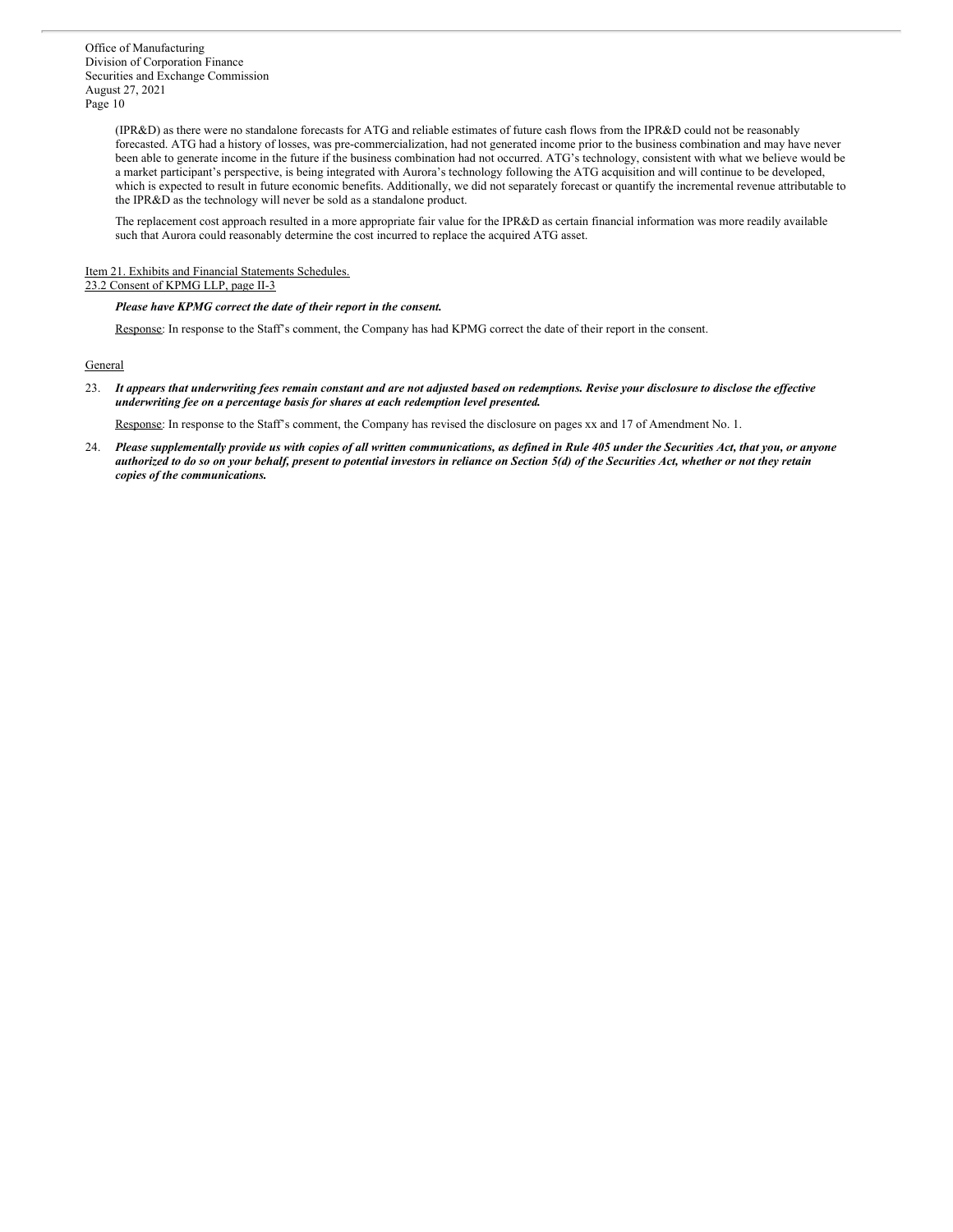> Response: In response to the Staff's comment, the Company respectfully advises the Staff that there were no written communications, as defined in Rule 405 under the Securities Act, that the Company, or anyone authorized to do so on behalf of the Company, presented to potential investors in reliance on Section 5(d) of the Securities Act, in connection with the Business Combination or the filing of the Registration Statement.